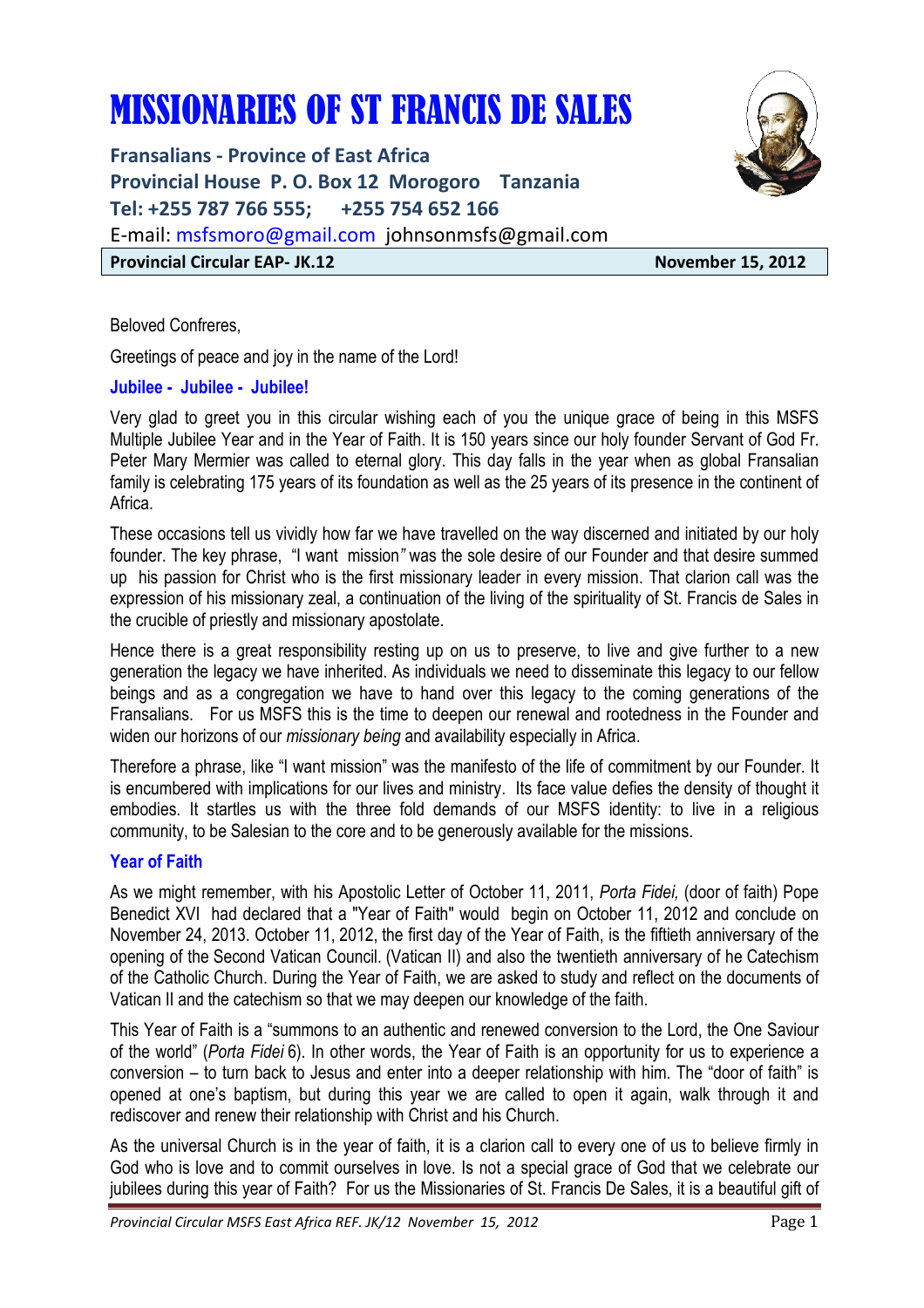God through the instrumentality of Mother Church. Our religious family was founded primarily for the proclamation, renewal and substance of faith. Our being a Missionary of St. Francis de Sales, is also for the same purpose.

#### **Jubilee Year opened**

At the province level the multiple Jubilee Year was opened on September 14, 2012 at the Salvation Hill, Lububu, Tabora, Tanzania.

It was a very heartfelt moment when on the said day, **Fr. Thomas Kochuparampil MSFS** one of the pioneers and the first Provincial Superior of MSFS East Africa Province, opened jubilee year with the following words in Swahili:

*Kwa idhini niliyopewa na uongozi wa Shirika la Wamissionari wa Mt. Fransisko wa Sales na kuwatakia ninyi nyote neema na baraka kwa wanashirika wote kwa ujumla hususani wanashirika wa Provinsi ya Afrika Mashariki, kwa furaha tele moyoni mwangu nafungua rasmi mwaka wa jubilei ya miaka 175 tangu kuanzishwa kwa Shirika na miaka 25 ya uwepo wa Shirika katika bara la Afrika.* 

### *Translated into English as below:*

*With the task entrusted to me by the authorities of the Congregation of the Missionaries of St. Francis de Sales, and wishing graces and blessings to you all and the entire MSFS Congregation, especially to the members in the Province of East Africa, with great joy in my heart, I declare open the Jubilee year of 175 years of the foundation of the Congregation and 25 years of the MSFS presence in the continent of Africa.*

After this Fr. Thomas unveiled the banner that read the motto jubilee:

*We have done all things in Him who gives us strength.* (cfr. Phil.4:13).

The multitude of faithful gathered on the Salvation Hill for the Holy Pilgrimage, repeated this motto and acclaimed this declaration with great euphoria.

Prior to that on the same day morning the Jubilee cross was blessed in Lububu Parish church and from there it was carried by the confreres walking with the pilgrims marching towards the Salvation Hill. The Mass was officiated by Rev. Fr. Faustin Rwechungura, the Vicar General of the Archdiocese of Tabora. Fr. Mathew Chavely briefed the history of MSFS.

#### **Message from the Superior General**

On the occasion of jubilee our beloved Superior General Fr. Agnelo Fernandes has given us a very thought provoking and apt message. This message was sent you on September 14. Please continue to read and meditate on this message during the jubilee year.

#### **Jubilee cross**

The Jubilee Cross was designed by the committee headed by Fr. Nelson and was prepared at LCI Arusha by the carpenter Mr Santhosh Ngowi. Mr Ngowi has sponsored the work of the cross as an offering to God. Please remember him and his family in our prayers.

The Cross would be with the apostolic communities / areas in the following manner:

| Sept 2012 to Jan 2013 | <b>TAKA Apostolic Community</b> |
|-----------------------|---------------------------------|
| February 2013         | Uganda                          |
| March - April         | Kenya                           |
| May                   | Arusha                          |
| $June - July$         | Dar es Salaam                   |
| August - September    | Morogoro                        |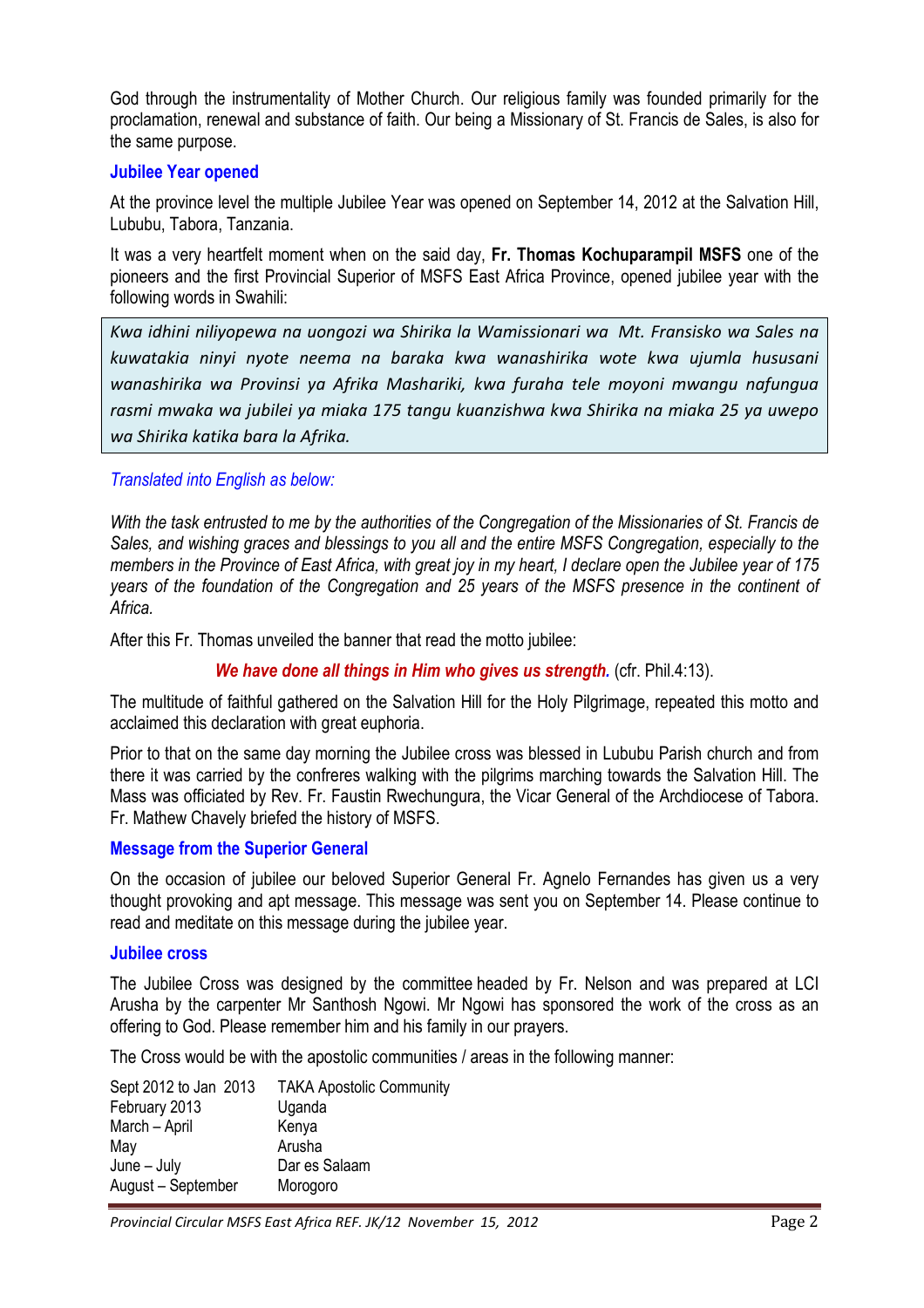The Apostolic communities concerned can make the necessary arrangements for the transferring of the cross from one area / apostolic community to another. The dates can be flexible according to your conveniences.

# **Special Jubilee Prayers**

The committee lead by Fr. Antonysamy Sebastian has prepared the prayers in English and in Swahili. In the jubilee year we have the special prayer of thanksgiving: *Magnificat* of Fransalians to be prayed every day in our communities. The card must have reached you. Also we have the prayers to be recited by the faithful in our parishes. The card is ready and would reach you shortly.

# **General Chapter - 2013**

As the 19<sup>th</sup> General Chapter of our Congregation is a few months away we need to intensify our preparations for the same especially by way of praying for the chapter. Although the capitulants are the direct participants of the chapter, all the members are very much part of the chapter. In the context of the evaluation of the preparation of the GC, Fr. Agnelo Fernandes our beloved Superior General has addressed the entire congregation through his circular- sgmsfs-2af-21.

The General Chapter will take place from February 1, 2013 to February 15, 2013 at Nirmala Dyana Sadan, Athavelly ,Medchal 501401, Rangareddy District, Andhra Pradesh, India. There will be also Jubilee Pilgrimage by the capitulants of the 19th General Chapter from Hyderabad to Visakhapatnam and Yanam on 16th and 17th February 2012. Yanam is the hallowed ground where our first missionaries set foot on January 16, 1846 on the mission entrusted to the MSFS in India.

# **Canonical visitation to Dumila Mission**

I had the joy of conducting the canonical visitation to St. Francis de Sales Parish Dumila on September 1 and 2, 2012. Situated 70 kms from Morogoro on the highway to Dodoma, Dumila is a very fast developing area. Around 13 years ago when our confreres started giving the service in the village of Dumila, the church was a small shed and there was nothing much to be seen as a Catholic presence for the area had predominantly other denominations.

Today the scenario is entirely different. Catholic presence is very much seen, in the vibrant community of believers. The parish has nine out stations – the farthest one being 45 kms from the centre – with a total of 60 basic Christian communities. Dumila has now one of the best and spacious churches in the whole of Morogoro diocese. There is the presbytery and offices and basic facilities. The presence of the Sisters of St. Joseph of Annecy with their modern health services adds strength to the Catholic presence. One of the very tangible and much needed services that the parish does is making edible water available to the public.

Challenges include: Faith being challenged by traditional religious practices that are contrary to Gospel values; still growing presence of other denominations; changing demographical scenario due to the fast trade boom; presence of social evils as in a fast growing society; floating catholic population due to business movements.

Another challenge from our side consists in not being able to give enough personnel for the works in Dumila. At present we have only one priest in the person Fr. Tomy Kattikanayil. He needs assistance if not on ordinary days, at least on Sundays so that we can do justice to the faithful. We have also obtained 11 acres of land for the purpose of establishing a primary school. The registration of the land is in progress.

My sincere thanks and appreciation to Fr. Tomy and all the confreres who have rendered their services in Dumila in various capacities. Let us pray that through the intercession of St. Francis de Sales we may be able to share the Good News of Jesus to many more persons in Dumila and around.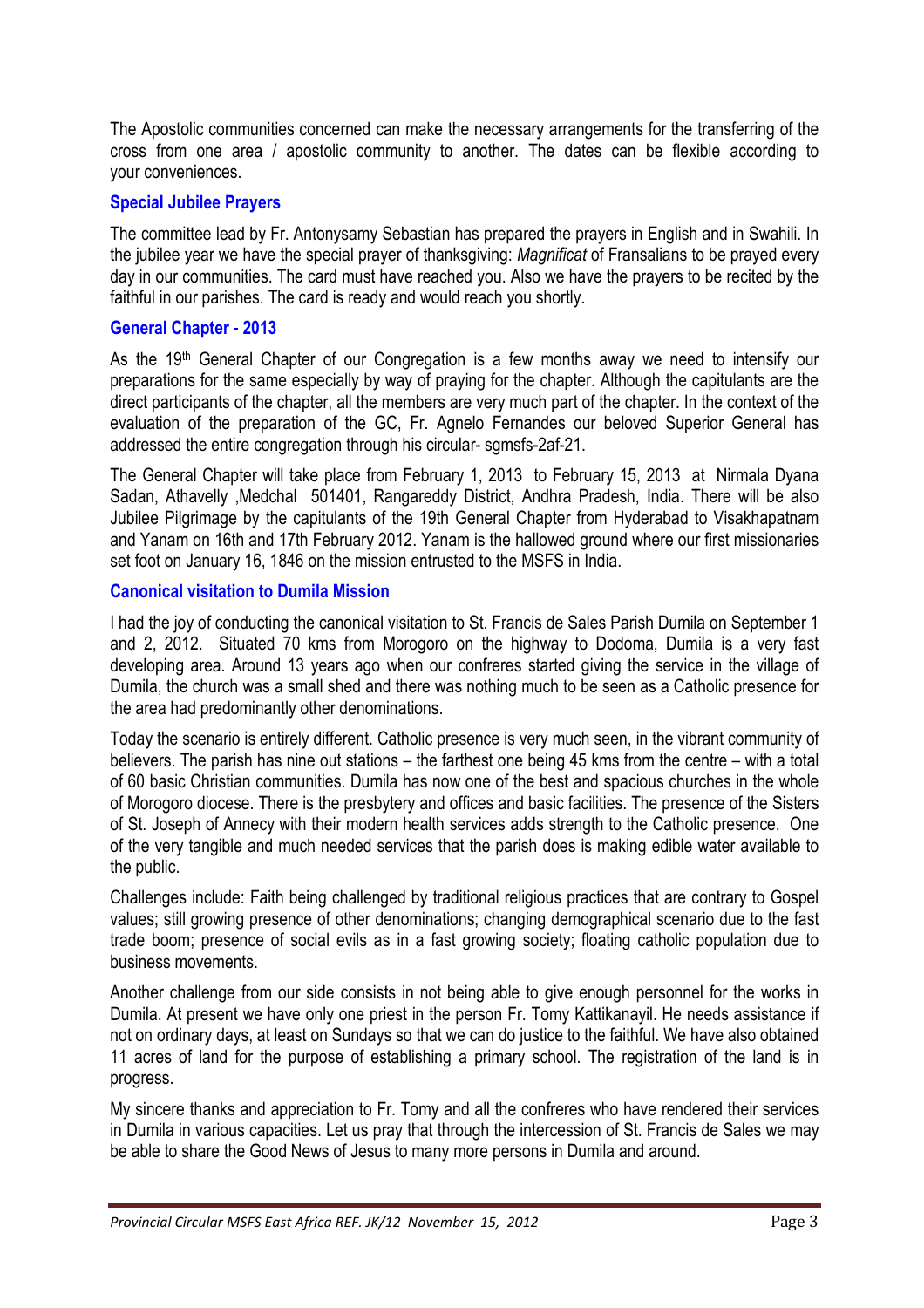# **Priestly Ordination: Fr. Innocent Vincent Ngowi MSFS**

On July 28, 2012 on the Feast of St. Alphonsa, at Our Lady of Compassion Parish Mji Mpya Dar es Salaam, Fr. Innocent Vincent Ngowi was ordained priest by His Eminence Polycarp Cardinal Pengo the Archbishop of Dar es Salaam. Fr. Innocent is the second MSFS priest from Tanzania.

Fr. Innocent Vincent Ngowi was born on November 29, 1976 at Rombo, Kilimanjaro Region, Tanzania. His parents are Mr Vincent John and Mrs Petronila. He received baptism on 08.02.1977 at Rombo parish. Later he received First Communion on 01.10.1990 and confirmation on 27.07.1991 at Kilombero Parish. He did his Lower primary School at Rombo. Upper Primary school he did in Kilombero. He did his 0' level studies at Moshi and A' level at Sengerema.

In year 2002, he joined Lububu Aspirant House for his initial formation. He did his canonical noviciate at Fransalianum. Kibaha. He made the first profession on July 16, 2004. After that, he joined Fransalian House at Kola for formation, and did three years of Philosophy at JUCO (Jordan University College) (2004-2007) and obtained a Degree in Philosophy. He did his Regency at St. Francis De Sales Children's Home Ipuli Tabora (2007-2008). He joined Fransalian House and started his theological studies at JUCO, Morogoro. He made his final commitment in the congregation on August 28, 2010. He was ordained deacon on October 1, 2011 by his Lordship Telesphor Mkude Bishop of Morogoro.

On behalf of all of us, my heartfelt appreciation and very sincere wishes for Fr. Innocent Ngowi for being blessed by God to handle the sacred mysteries. We also thank the MSFS Community Mji Mpya Relini, the Holy Spirit Sisters as well as the parishioners of Mji Mpya Relini – for the wonderful and dedicated organisation of the event. We also thank all those where instrumental in making Fr. Innocent as he is today: his parents, dear and near ones, all the teachers and formators, the benefactors and all those who supported him in one way or another. May he be able to thank them through fruitful ministry as a holy priest.

# **Final Profession and Diaconate: Antonysamy Robert MSFS**

The Scholastic Antonysamy Robert MSFS made his final profession on September 21, 2012 at Fransalian House, Kola Morogoro. On the following day along with his companions at the University College he was ordained Deacon by His Lordship Most Rev. Telesphor Mkude, the Bishop of Morogoro. We thank God for the beautiful gift of the person and call of Deacon Robert. My sincere appreciation and thanks to the Rector and all the scholastics at Kola for organizing well the celebrations marked by Salesian simplicity in a very homily and cordial atmosphere. We wish Deacon Robert every blessing he stands in need of for the days to come.

# **New Presbytery Mji Mpya Parish**

The newly constructed presbytery at the Our Lady of Compassion Parish Mji Mpya Reilini was opened and blessed by His Eminence Polycarp Cardinal Pengo the Archbishop of Dar es Salaam in the presence large number of priests, religious and lay people. The blessing took place on July 28, 2012 immediately after the Holy Mass during which Fr. Innocent was ordained priest. Our sincere appreciation for Fr. Sunny Mattathil the parish priest, Fr. Stephen Gerald MSFS the then assistant parish priest, Holy Spirit Sisters and the parishioners for their strenuous efforts in making this beautiful and specious house a reality. We also thank all the people of good will and all the donor agencies that extended their generous hands. Ever since the beginning of our mission in Mji Mpya our confreres were staying in a rented house with very minimum facilities. We also thank His Eminence Polycarp Cardinal Pengo and all the Archdiocesan authorities for their constant support and encouragement.

# *Baraka* **News bulletin**

The first issue of *Baraka za Fransalians* (Blessing of / up on Fransalians) was released on July 28, 2012 by his Eminence Polycarp Cardinal Pengo at Mji Mpya Relini Dar es Salaam. Hearty congratulations to Fr. Stephen Gerald and team for the great work done. Baraka is a means to share the news and views of the missionary activities of the Fransalians in East Africa. It is half yearly and the next issue is expected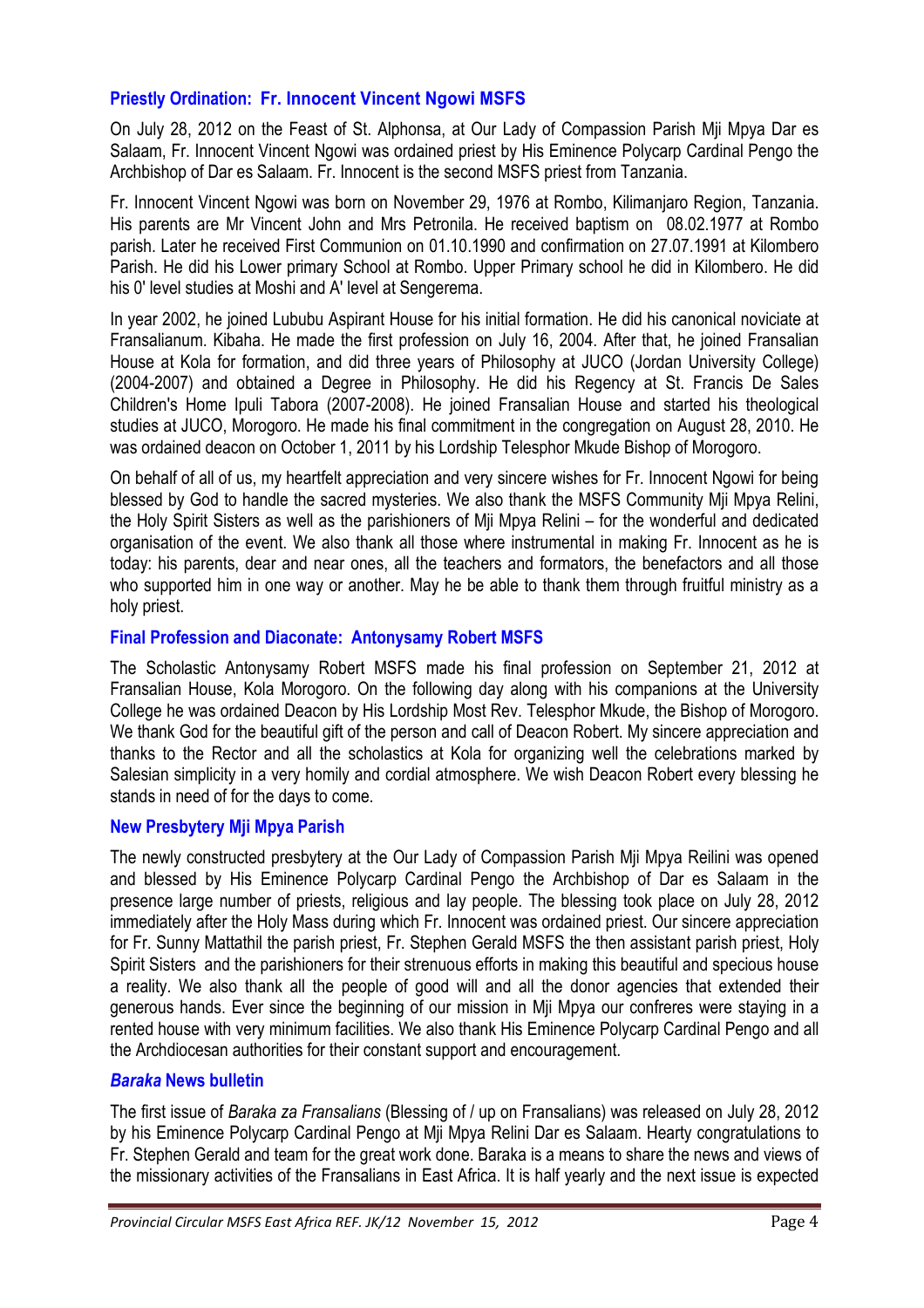to be released by the middle of January 2013. You are welcome to share the news and views that might be of benefit to others.

# **Forum Meetings**

Hereby I would like to remind you about the dates for the following forum meetings 2012.

- Formation forum meeting –November 22 (All in formation and vocation Promotion)
- $\triangleright$  Innovative Ministries forum meeting–November 23 (all engaged in ministries other than pastoral, formation, educational)
- $\triangleright$  Stewardship Forum Meeting –December13 (All those who deal with the financial matters in community/ institutions)

There could be slight changes in the list of members in each forum due to the changes / transfers that have taken place. Kindly consult with the councilor in-charge / Bursar in case of any doubt. The venue of the meeting will be Provincial House, Morogoro. The meetings begin at 09.00 hrs. If you have some specific agenda to be taken up kindly send the matter to the councillor in-charge / Bursar. I request your availability for the meeting wish you every blessing in the preparations for these meetings.

# **Congratulations: Fr. Sunny Vettickal**

I am very glad to inform you that Fr. Sunny Vettickal has successfully completed his **Masters in Business Administration with specialization in Corporate Management ( MBA - CM)** from Mzumbe University, Tanzania. The research was on *"The impact of Information and Communication Technology in the Secondary School Education."* He obtained **B+** for the course and **A** for the dissertation. Hearty Congratulations to Fr. Sunny for this remarkable achievement especially for having undertaken this study along with his responsibilities in the ministry.

### **Gratitude:** *Ancillae* **Secular Institute**

After six year of dedicated service at Bukene Mission the Sisters of *Ancillae* Secular Institute from India are returning as the contract is ending in December. Two of them were rendering their service at SFS School and Hostel and one of them at the Social Service Centre and VCT (voluntary counselling and testing HIV/AIDS). We thank them very sincerely for their presence and service for the development of the Mission in Bukene. On behalf of MSFS and on behalf of myriad of needy people assisted by the sisters, I express deep sentiments of gratitude to Miss. Theresa Marottikuzhy, Miss Pauline Joseph and Miss. Lillikutty Jacob and those who were there earlier. I also thank Miss. Annie Poriyath the Regional Directress for the good collaboration. Thank you dear Sisters and May God bless you in your further mission wherever you are.

# **International Conference on Philosophy**

Fr. Thomas Kochalumchuvattil participated in the Conference on *Philosophy and Religion in Africa* held in Cape Town from November 8 and 9, 2012. This was conducted by University of Western Cape and the Council for Research in Values and Philosophy Washington. Fr. Thomas also presented a paper 'Concept of Person in African Philosophy'. The proceedings will be published later by the Council of Research in Values and Philosophy. Hearty Congratulations to Fr. Thomas Kochalumchuvattil!

# **Fransalian Communications: Renewal Program**

On November 3, 2012 Fransalian Communications Kola, Morogoro organized one day renewal program for the University students of SUA and Mazimbu campus, Morogoro. The program consisted of input sessions, counselling, sacrament of reconciliation, and Eucharistic celebration. Fr. Johnson Pathiyil MSFS the resource person gave enriching sessions of the Theme of the day was THE HEART OF GRATITUDE AND PENANCE . More than 200 students made use of this opportunity for their personal and communitarian faith renewal. Hearty Congratulations to our young Fransalians in Kola!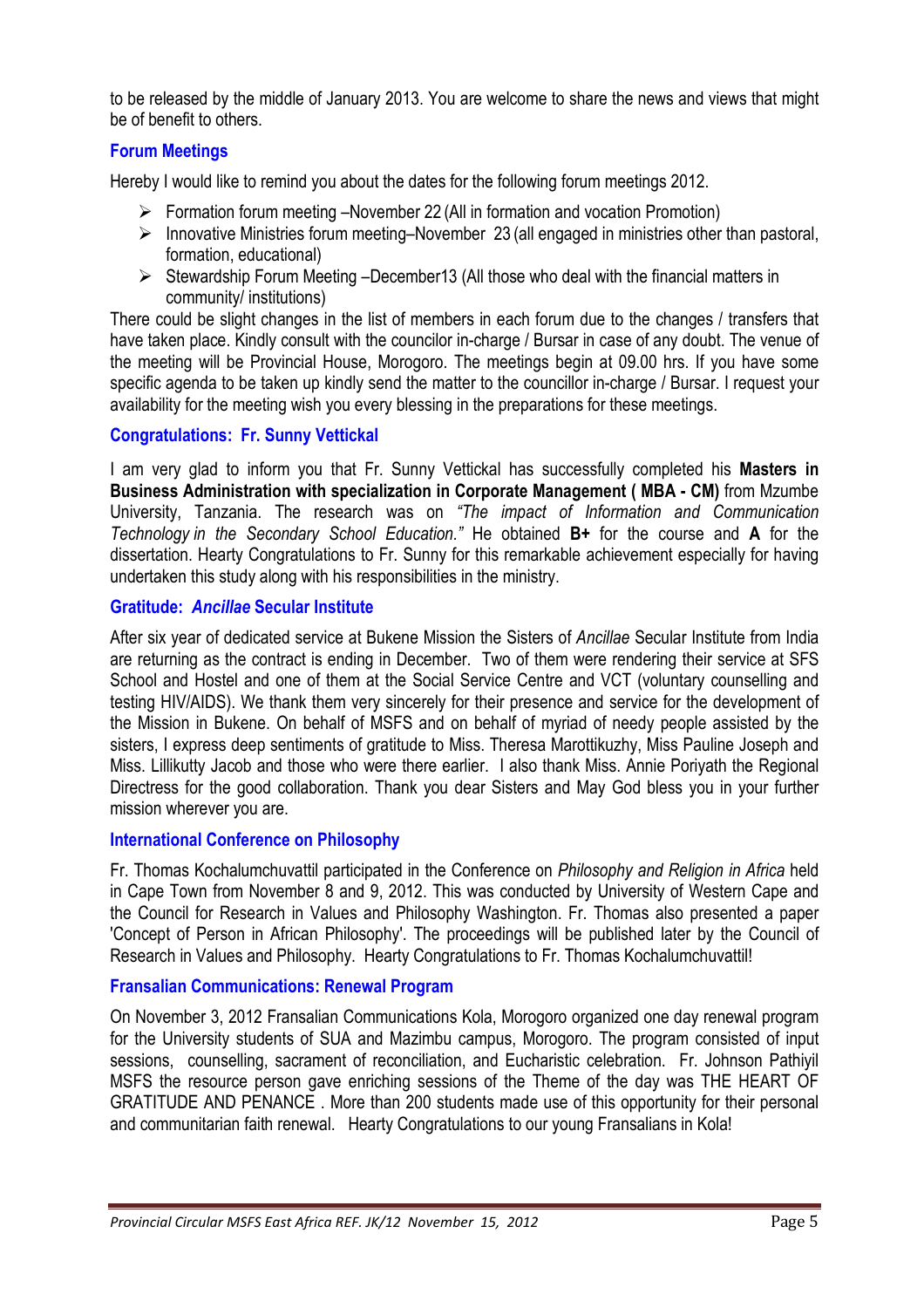### **Booklet on Servant of God Fr. Peter Mary Mermier**

There is a booklet on Fr. Peter Mermier, compiled by Fr Noel Rebello. It is a very good hand book on the life and spirituality of our holy founder. We should take special interest to make our founder known by means of this booklet. With sentiments of gratitude I appreciate Fr Noel for the trouble taken to prepare this booklet. May God bless all your efforts dear Fr. Noel.

#### **New Administrative team: Visakhapatnam Province**

The 6th Ordinary Provincial Congress of the Visakhapatnam Province was held from October 2 to 5, 2012 at Stella Maris, the Provincial House, and Visakhapatnam. The theme was: "FRANSALIAN VOCATION Availability to Community on Mission". The new provincial administration consists of:

| Fr. Simon Paicatt   | : Provincial Superior                                                      |
|---------------------|----------------------------------------------------------------------------|
| Fr. K. Dhaman Kumar | : Councillor in-charge of Mission Forum                                    |
| Fr. P. J. Mathew    | : Councillor in-charge of Education Forum                                  |
| Fr. C. Jolly        | : Councillor in-charge of Formation Forum                                  |
| Fr. M. Anand Prasad | : Councillor in-charge of Innovative and social Forum                      |
| Fr. M. Bhaskar      | : Bursar in-charge of Stewardship Forum                                    |
|                     | We wish Fr Simon Paicatt and the new team all the blessings of the Almight |

ghty in their ministry of leadership.

#### **Fr. Zachariah Burrofero: New Address**

After having completed the basics of the Italian language Fr. Zachariah is into his studies. He now resides in hostel for the student priests: Congratulations and best wishes! His Address:

Institute Degli Oblati di Maria vergine, Comunita religiosa S.Elena, Via Casilina , 205 00176 ROME Italy Tel: +393317698108.

### **Meeting: PIF, PEA and GA**

PIF & PEA - The Provincials of India Forum and the Provincial of East Africa had the annual meeting with the General Administration in Pune from October 22 to 25, to discuss various issues of interprovincial character. The meeting was held at Jesuit Provincial House in Pune City. It was good occasion to share and study matters on our missions, LCI and MSAF, and new openings in Africa.

#### **Study visit to Zambia**

From November 28 to December 7, 2012, I will be accompanying Fr. Vincent Lourduswamy the Provincial of Pune Province for a study visit to some of the dioceses in Zambia in order to explore the possibility of expanding the MSFS missionary presence where needed. I request your special prayers in this endeavour.

#### **Bon voyage Fr. Thomas Olickal**

After having fulfilled all the formalities Fr. Thomas Olickal has obtained the visa for the pastoral ministry in USA. He will be leaving for USA on November 29. It was very kind of him to accept joyfully the assignments given to him at Katani and Ndagani during the period of waiting for the visa. We thank him for accepting this task and wish him all the graces for a fruitful ministry in USA.

#### **Word of Thanks: Fr. Augustine Tharappel**

On behalf of the Province of East Africa, I also take this opportunity to express our deep sentiments of thanks to Fr. Augustine Tharappel the Regional Superior of USA Region for his keen interest for us and for the great investment of his precious and time energy in order to facilitate the process of obtaining the visa. May God reward you richly.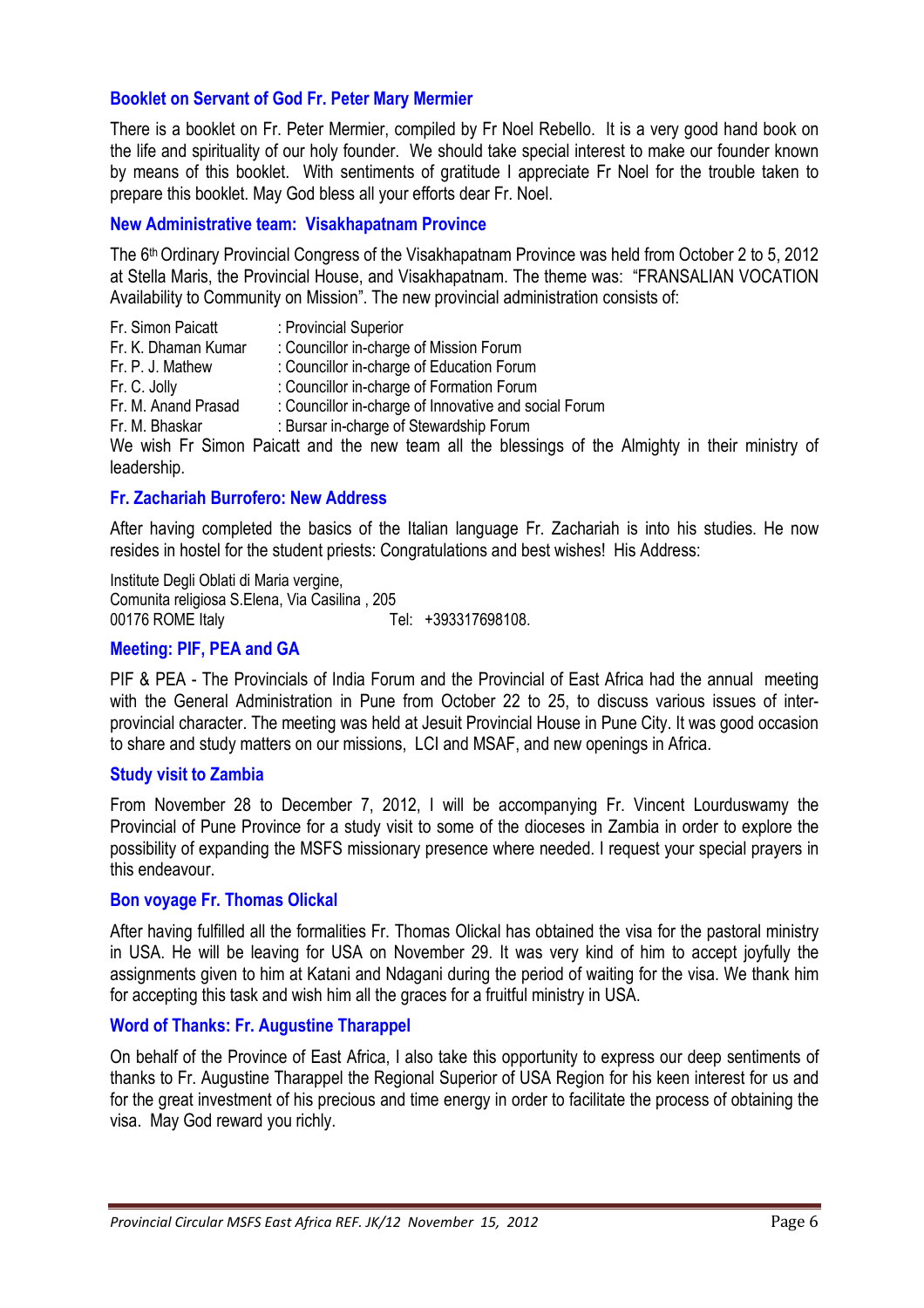# **Southern African Region: Regional Assembly and new Team**

The fourth Regional Assembly of the Missionaries of St. Francis de Sales, Southern African Region with the theme, "Fransalians in Southern Africa: A Mystical and Prophetic Response to *Africae Munus*" was held from September 3 to 6, 2012. Together with other matters, Fr. Baiju Mundackal and Fr. Lukose Perumannikkala were elected councillors and Fr. Saju Thalayinakandathil as the bursar.

We wish **Fr. Babychan Arackathara MSFS the new Regional Superior** and his new team the showers of blessings in this ministry of leadership in the Southern African Region.

### **Word of Thanks: Fr. Joseph KP**

On behalf of the Province of East Africa and on behalf of MSAF I would like to express sincere sentiments of gratitude to Fr. Joseph KP the outgoing Regional Superior of Southern African Region. We wish him the blessings of God for further fruitful ministry in Africa.

#### **New Bursar: Suvidya College**

According to the decision of the Governing Body of Suvidya, Fr. Maria Selvan from South East Province would be the Bursar of Suvidya with effect from November 19, 2012. Congratulations and best wishes to Fr. Maria Selvan.

#### **Word of Thanks: Fr. Mendem Bhaskar**

On behalf of MSFS East Africa Province I thank Fr. Mendem Bhaskar the present Bursar of Suvidya for his kind and dedicated service and the whole hearted cooperation in the past. We wish him all the blessing in his new assignment as the Provincial Bursar.

#### **Website: East Africa**

I am very glad to inform you that we have a new website: www.msfs-eastafrica.com prepared and sponsored by a group of students from Handel's Commerce Academy of Oberwart, Austria as part of the project of their final year studies. They had the project titled: "Tansania - Gemeinsam Strak" (Tanzania - together we are strong) The project had two parts: (1) they organised a Concert in the Friedberg parish and sold African handicrafts to support SFS school at Bukene. (2) they made the website for the Province of East Africa. The names of the students are: Julia Reithmeier, Sabrina Hofer, Viktoria Fasching, Seida Memic and Kathrin Putz. The project was guided by Prof. Jutta Schneller and Prof. Brigitte Lukits-Weinhofer. Our sincere thanks to Prof. Jutta Schneller and Prof. Brigitte Lukits-Weinhofer and their young budding IT experts and wish them all the blessings of God. We thank them and extend to you all warm welcome to Tanzania. *Asanteni! Karibuni!*

# **SFS Junior Seminary: Graduation**

On September 29, 2012 there was great jubilation on the occasion of the graduation of the 16<sup>th</sup> batch of Form IV students in SFS Junior Seminary Morogoro. The seminary along with the parents and friends of the graduates honoured 53 young boys who successfully completed their O Level Secondary School education. Fr. Michael Kalathipullat SDB presided over the Eucharist. The chief guest was Mr Donald W. Pambe the Morogoro Rural District Education Officer. Hearty congratulations to the graduates, to our confreres, to the staff everyone involved in this success.

#### **Our prayers requested: Called to eternal glory**

- **Fr. Nicolet Henri Bernard MSFS**, 93 years, of Brazil Province, died on July 17, 2012
- **Fr. Chappuis Joseph Victor MSFS** (93) belonging to Brazil Province, passed away on July 30, 2012.
- **Fr. Lindsay Francis Hendricks MSFS**, (60) of Brazil Province expired on August 29, 2012. He served the province in various capacities, especially as the Provincial for 4 terms.
- **Fr. Valerian Gomes MSFS** of Nagpur Province, died at the age of 55 on September 8, 2012.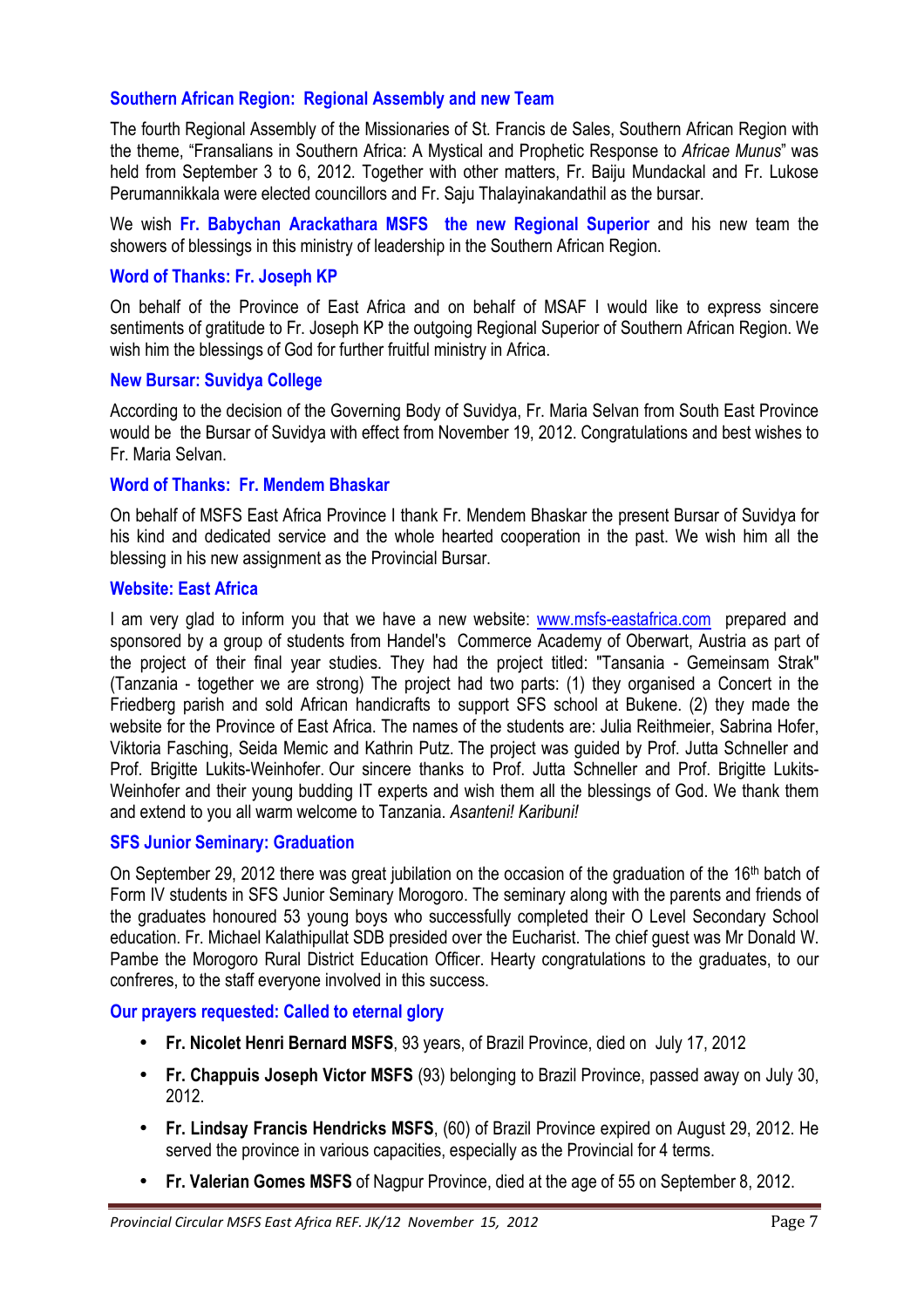- **Fr. Shijo Paul MSFS**, aged 29, of North East Province, passed away on September 26, 2012.
- **Fr. Devasia Kalapurackal** aged 62, of South West Province, died on October 18, 2012.
- o **Mrs Sammanusu Mary**, aged 70, the paternal grandmother of Deacon Antonysamy Robert passed away on September 20, 2012.
- o **Mrs Pennamma** aged 79, the maternal aunty of Fr. Johnson Pathiyil, passed away on September 23, 2012.
- o **Mr Michael Kallidukil** aged 72 the father of Fr. Johnson Kallidukil and the maternal uncle of Fr. Reji Pendanath passed away on October 15, 2012.
- o **Mr Mathew Vellapilly** aged 78, the maternal grandfather of Bro. Amal Neerolickal passed away on November 12, 2012.

# *May the souls of faithful departed through the mercy God REST IN PEACE!*

May I request all those who have not received the earlier information sent, and not fulfilled the suffrages, to fulfil the suffrages prescribed. (Const. No 118; General Directory No. 98)

# **Our prayers requested for the sick and suffering**

- **Fr. Devasia Kuzhupil msfs,** is going through a tough time due to many ailments. Let us assure him of our prayerful support.
- **Fr. Joseph Kunnappilly** is undergoing treatment in India. He had the massage for the hands and his eyes were operated. He needs the kidneys to be treated.

We wish them the healing and consoling touch of the Lord.

### **Fortunes in misfortunes**

We must gratefully acknowledge the great protection given to us by the Almighty even in the midst of accidents and unfortunate events. The recent events of the fall of Fr. David Soosai from a height of almost 15 meters and the major car accident when Fr. Rajesh Antony, Fr. Joby MCBS and three of the volunteers were travelling, tell us very vividly that the loving and caring and protecting presence of God with us. The incidents in themselves were so abysmal that naturally they would imply the worst tragic effects imaginable – death or permanent paralysis or handicap. Yet our confreres and all involved are very safe. Through a life of grace let us thank God for all the graces given to us.

A special word of thanks to Fr. Sebastian Williams and all the confreres in TAKA apostolic community for the timely action and assistances offered in resolving the crisis situations. Also my sincere thanks to Fr. Antonysamy Sebastian the Director of Novices and all the novices for taking care of Fr. David as he was staying in the novitiate for recuperation.

# **Personal note of thanks**

Before I conclude this circular, may I place this personal note of thanks to each one of you. It is exactly one month since Mr Michael Kallidukil, my father bid adieu to this world being called to the eternal glory. The time I could spend with him during his last days was a unique time of grace for me. Although, humanly speaking painful, the entire time and all the events gave me deep spiritual joy and peace. I thank you very personally for the great support given to me and to the family by way of your prayers and presence and wishes. May God bless you. May the saints intercede for us.

# **Conclusion: Live beautifully!**

Beloved Confreres, Time moves! Seconds turn be minutes and minutes become hours; hours turn to be days; days become weeks and weeks to months and then years! A day is nothing but a few hours put together. A year too is so. A few days put together we have a year. Hence when we waste one second, that part of the year is wasted. Every second counts. God wants us *to be; to think; and to do* something every moment in accordance with his holy will. What am I to be? What am I to do in this jubilee year?